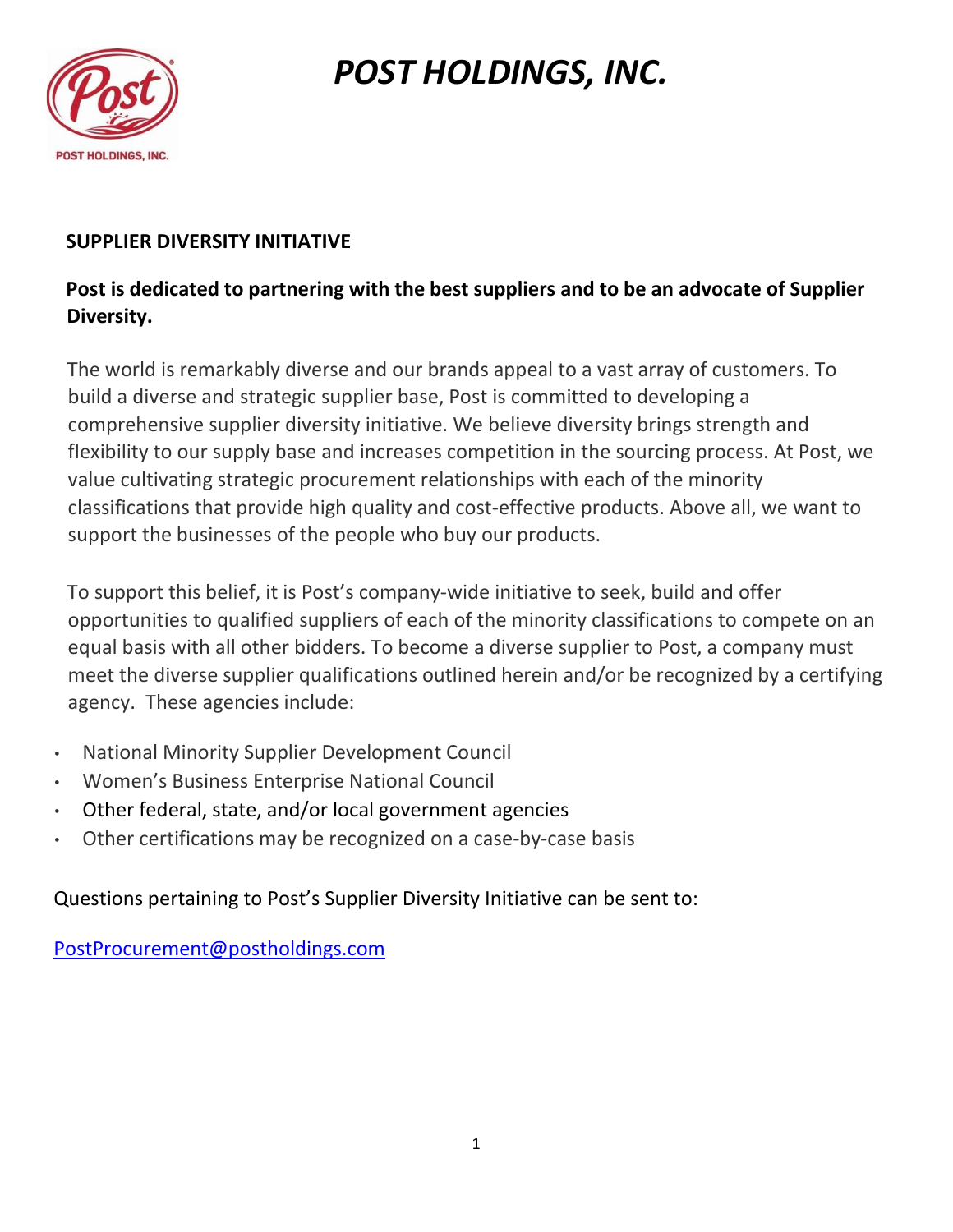

### *POST HOLDINGS, INC.*

# **Supplier Eligibility**

Post defines certified businesses as follows:

#### **Small Business**

The Small Business Administration (SBA) defines a "small business" as a business that must be organized for profit in the United States. It must operate primarily within the U.S. or make significant contributions to the U.S. economy through payment of taxes or use of American products, materials or labor. It must be independently owned and operated and not dominant in its field on a national basis. The business must meet the size standards for its industry. To determine the size standard for your business, visit the Small Business Administration (SBA) website at [www.sba.gov](http://www.sba.gov/)

#### **Small Disadvantaged Business**

To be considered a Small Disadvantaged Business, as defined by the SBA, the firm must be 51% or more owned and controlled by one or more disadvantaged persons. The disadvantaged person or persons must be socially and economically disadvantaged. The firm must be small according to SBA's size standards for small businesses in their industry.

### **Woman-Owned Small Business (WOSB)**

To be eligible, as defined by the SBA, a firm must be at least 51% owned and controlled by one or more women, and primarily managed by one or more women. The women must be U.S. citizens. The firm must be "small" in its primary industry in accordance with SBA's size standards for that industry. In order for a WOSB to be deemed "economically disadvantaged," its owners must demonstrate economic disadvantage in accordance with the requirements set forth in the final rule.